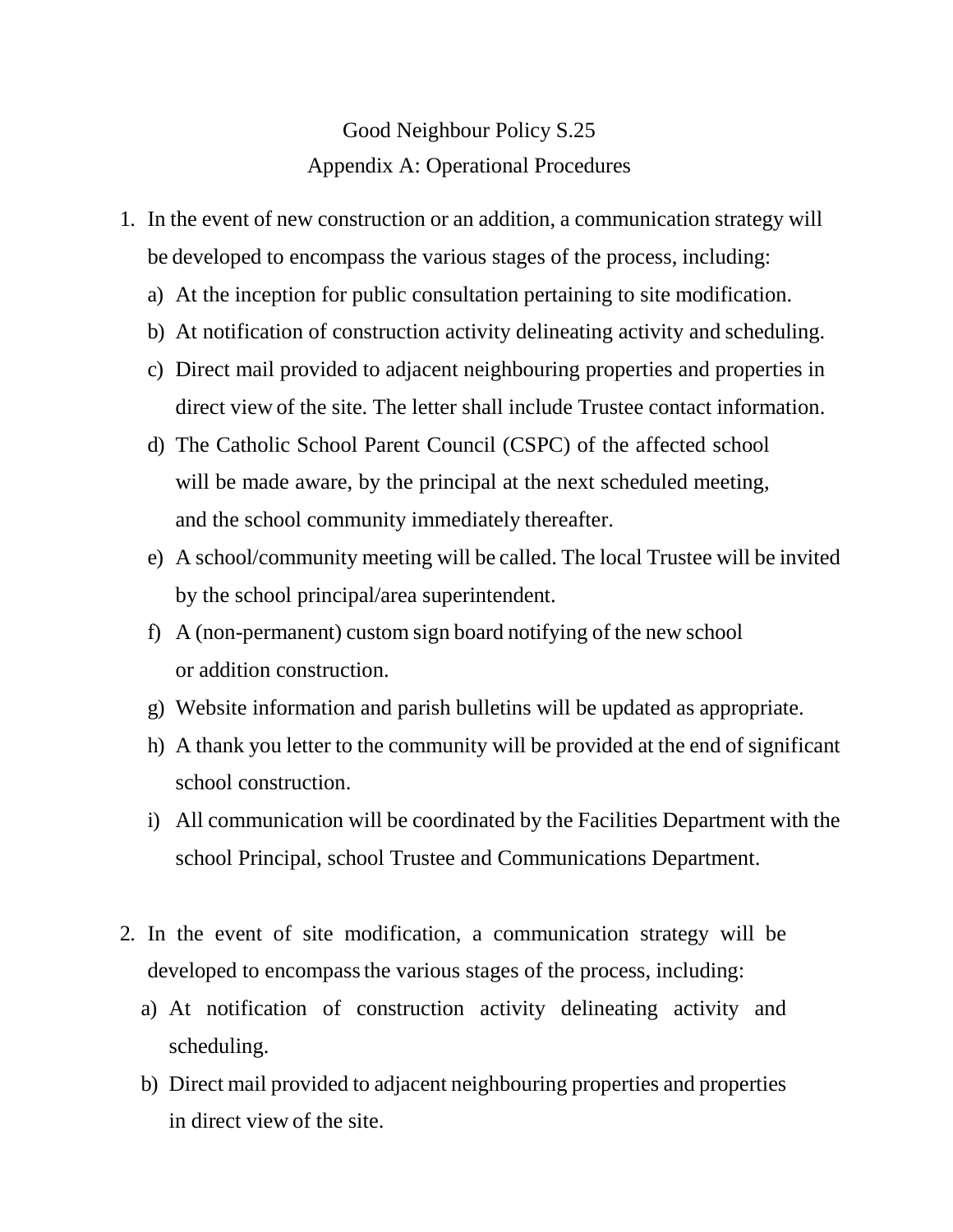- c) The CSPC of the affected school will be made aware, by the principal at the next scheduled meeting, and the school community immediately thereafter.
- d) Website information and parish bulletins will be updated as appropriate.
- 3. In the event of portables being added to a school site, a communication strategy will be developed at various stages of the process, including:
	- a) At notification of construction activity delineating activity and scheduling.
	- b) Notification provided to adjacent neighbouring properties and properties in direct view of the portable.
	- c) The CSPC of the affected school will be made aware, by the principal at the next scheduled meeting, and the school community immediately thereafter.
- 4. In the event of major program changes, (such as French Immersion, daycares, before and after school programs), being added to a school site, a communication strategy will be developed at various stages of the process, including:
	- a) The CSPC of the affected school be made aware, by the principal at the next scheduled meeting, and the school community immediately thereafter.
	- b) Additional signage giving notice of the new program, as required.
	- c) Website information and parish bulletins will be updated as appropriate.
	- d) Notify the local municipal Councilor.
- 5. In the event of a new traffic pattern/flow being added to a school site, a communication strategy will be developed at various stages of the process, including: